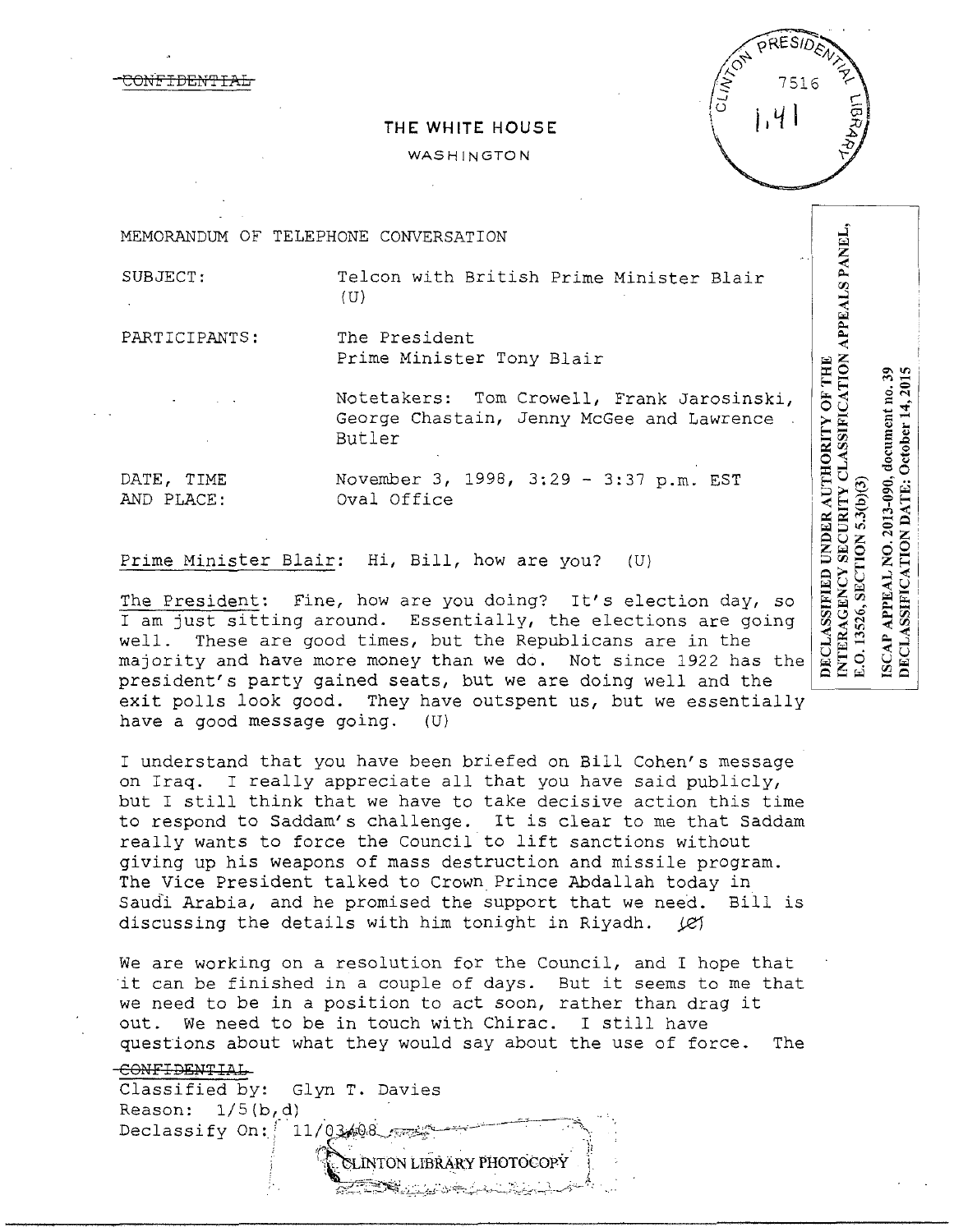French have been great in their public comments  $-$  they have been tough on Iraq -- but anything that you can do to keep Chirac on board. I will call him tomorrow.  $\leftarrow$ 

Prime Minister Blair: Maybe I should call him.  $+C$ 

The President: I think you should.  $f$ 

Prime Minister Blair: I actually made my comments in a press conference with Schroeder yesterday.

 $|E.O. 13526, section 1.4(b)(d)|$ 

I will talk to Chirac in the next day to see where we stand.  $\varnothing$ 

The President: As far as the Russians are concerned, they seem pretty angry, too. (ey

Prime Minister Blair:

**JE.O. 13526, section 1.4(b )(d)** <sup>J</sup>

The President: I agree with you. Kofi seems to be keeping his distance since Saddam shafted him. What do you think about sooner rather than later?  $\left\{\mathcal{C}\right\}$ 

Prime Minister Blair:  $E.O. 13526$ , section  $1.4(b)(d)$